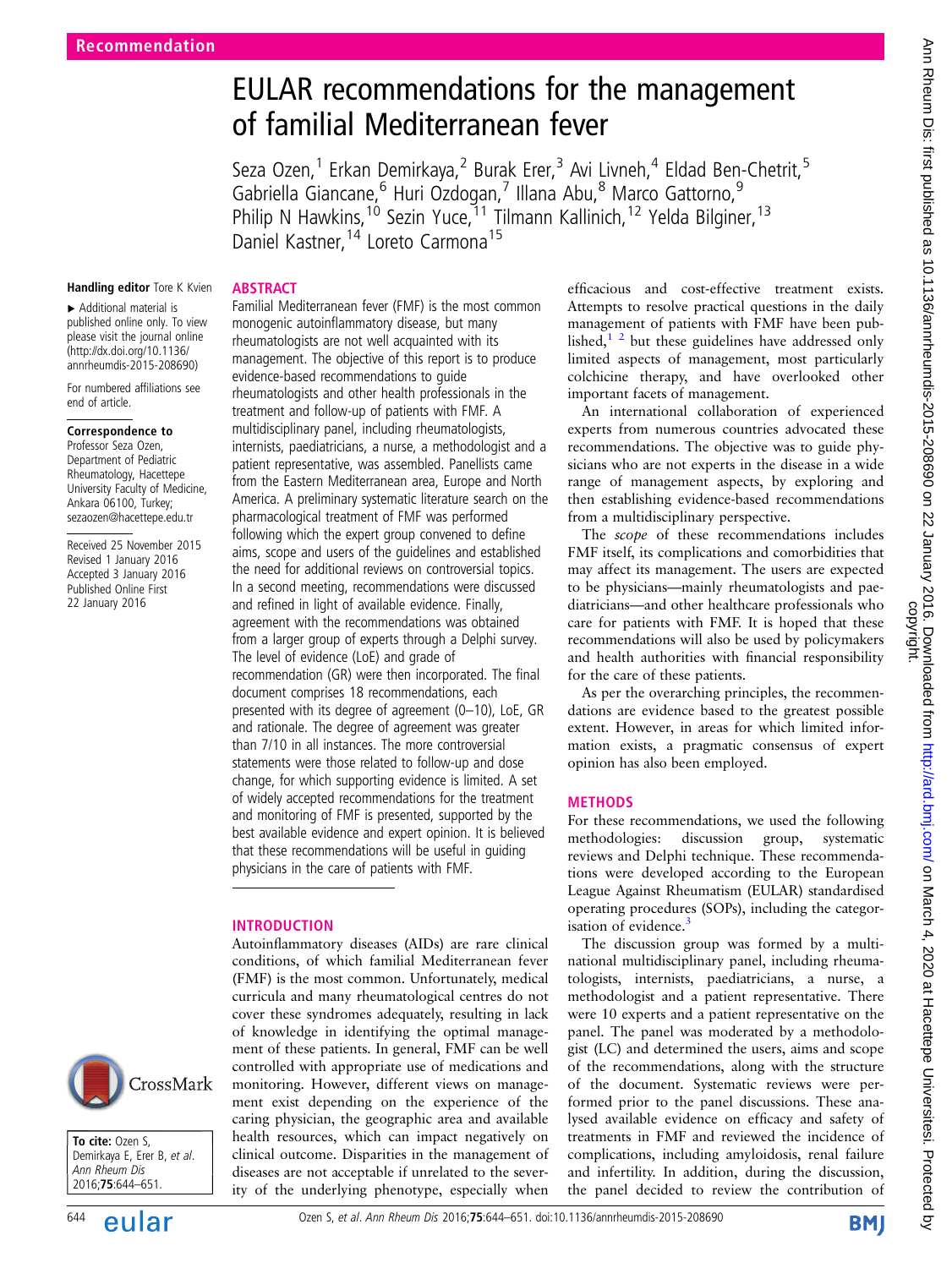serum amyloid A (SAA) protein and C reactive protein (CRP) to management and predicting complications. The systematic reviews were performed by three fellows (ED, BE, GG) under the supervision of the methodologist. The methods and full review of two subject areas (efficacy and acute phase reactants (APR)) have been published. $4$ 

The experts formulated practical recommendations during the first meeting and clarified the rationale for the statements. All recommendations and rationales were structured as a matrix enabling on-line comments from all collaborators. The document was discussed in a second meeting, and votes were taken on the recommendations. When there was high discordance (a SD greater than 2 or an IQR greater than 5), the recommendation was discussed and reformulated, and when there was agreement against the recommendation, it was dropped. Finally, the document was refined and reformatted to improve readability and understanding. The methodologist added the level of evidence (LoE) and grade of recommendation to each statement, based on the Oxford Centre for Evidence Based Medicine guidelines.[6](#page-6-0) In parallel, the recommendations were converted into items of a Delphi survey and submitted to 67 experts, included the panel (listed in online supplementary appendix), to determine the level of agreement. Agreement was graded from 0—'no agreement' to 10—'maximum agreement'.

## RESULTS

The recommendations are presented in text with the rationale plus in table 1, with the LoE and agreement by a large group of experts.

1. Ideally, FMF should be diagnosed and initially treated by a physician with experience in FMF.

FMF can be treated by different experienced specialists, namely clinical geneticists, paediatric and adult rheumatologists, internists, nephrologists and gastroenterologists. A specialist with experience in FMF is a physician usually working in a referral centre who is involved in the clinical care of patients with FMF and is capable of dealing with difficult cases and other AIDs that are potential differential diagnoses. Following diagnosis and initiation of therapy, patients can also be followed by their general practitioner or paediatrician in conjunction with the referral centre. It is recommended that, if possible, patients are reviewed by a physician with experience of FMF at least once per year in the long term.

2. The ultimate goal of treatment in FMF is to obtain complete control of unprovoked attacks and minimise subclinical inflammation in between attacks.

There are two main goals in the treatment of FMF. The first is to prevent the clinical attacks and the second is to suppress chronic subclinical inflammation and elevation of APR, in particular SAA protein, and its consequences, including amyloid A (AA) (secondary) amyloidosis and other long-term complications. Improved quality of life by reducing the attacks is an achievable target in most patients. However, complete cessation of attacks may not be possible in patients with more severe forms of FMF, notably including many of those who are homozygous for M694V. Very importantly, the development of AA amyloidosis can be prevented when treatment substantially maintains normal SAA protein concentration between attacks. This is an especially important objective in patients with a family history of AA amyloidosis.<sup>7-[11](#page-6-0)</sup> Biological treatment such as anti-interleukin 1 (IL-1) therapy should be considered if the inflammation cannot be controlled with adequate colchicine (see below).

| EULAR recommendations for the management of FMF with the level of agreement, of evidence and grade of recommendation (GR)<br>Table 1                                                                                                           |               |                |    |
|------------------------------------------------------------------------------------------------------------------------------------------------------------------------------------------------------------------------------------------------|---------------|----------------|----|
| Recommendation                                                                                                                                                                                                                                 | А             | LoE            | GR |
| 01. Ideally, FMF should be diagnosed and initially treated by a physician with experience in FMF                                                                                                                                               | 7.6           | 5              | D  |
| 02. The ultimate goal of treatment in FMF is to reach complete control of unprovoked attacks and minimising subclinical inflammation in between attacks                                                                                        | 9.3           | $\overline{4}$ | C  |
| 03. Treatment with colchicine should start as soon as a clinical diagnosis is made                                                                                                                                                             | 8.9           | 1 <sub>b</sub> | A  |
| 04. Dosing can be in single or divided doses, depending on tolerance and compliance                                                                                                                                                            | 9.4           | 5              | D  |
| 05. The persistence of attacks or of subclinical inflammation represents an indication to increase the colchicine dose                                                                                                                         | 9.7           | 3              | C  |
| 06. Compliant patients not responding to the maximum tolerated dose of colchicine can be considered non-respondent or resistant; alternative biological<br>treatments are indicated in these patients                                          | 9.8           | 2b             | B  |
| 07. FMF treatment needs to be intensified in AA amyloidosis using the maximal tolerated dose of colchicine and supplemented with biologics as required                                                                                         | 9.5           | 2 <sub>b</sub> | C  |
| 08. Periods of physical or emotional stress can trigger FMF attacks, and it may be appropriate to increase the dose of colchicine temporarily                                                                                                  | 7.6           | 5              | D  |
| 09. Response, toxicity and compliance should be monitored every 6 months                                                                                                                                                                       | 8.6           | -5             | D  |
| 10. Liver enzymes should be monitored regularly in patients with FMF treated with colchicine; if liver enzymes are elevated greater than twofold the upper<br>limit of normal, colchicine should be reduced and the cause further investigated | 8.4           | -5             | D  |
| 11. In patients with decreased renal function, the risk of toxicity is very high, and therefore signs of colchicine toxicity, as well as CPK, should be carefully<br>monitored and colchicine dose reduced accordingly                         | 9.3           | $\overline{4}$ | C  |
| 12. Colchicine toxicity is a serious complication and should be adequately suspected and prevented                                                                                                                                             | 9.4           | 4              | C  |
| 13. When suspecting an attack, always consider other possible causes. During the attacks, continue the usual dose of colchicine and use NSAID                                                                                                  | 9.5           | 2 <sub>b</sub> | C  |
| 14. Colchicine should not be discontinued during conception, pregnancy or lactation; current evidence does not justify amniocentesis                                                                                                           | 9.3           | 3              | C  |
| 15. In general, men do not need to stop colchicine prior to conception; in the rare case of azoospermia or oligospermia proven to be related to colchicine,<br>temporary dose reduction or discontinuation may be needed                       | $8.2 \quad 3$ |                | C  |
| 16. Chronic arthritis in a patient with FMF might need additional medications, such as DMARDs, intra-articular steroid injections or biologics                                                                                                 | 9.5           | 2b             | C  |
| 17. In protracted febrile myalgia, glucocorticoids lead to the resolution of symptoms; NSAID and IL-1-blockade might also be a treatment option; NSAIDs<br>are suggested for the treatment of exertional leg pain                              | 9.3           | 2 <sub>b</sub> | C  |
| 18. If a patient is stable with no attacks for more than 5 years and no elevated APR, dose reduction could be considered after expert consultation and with<br>continued monitoring                                                            | 8.0           | -5             | D  |
| A agrooment ((10): APP acute phase reactants: CPK creatining phasphokinase: DMAPDs disease modifiung antishoumatic drugs: EULAP European League Against Phoumatism: EME                                                                        |               |                |    |

A, agreement (/10); APR, acute phase reactants; CPK, creatinine phosphokinase; DMARDs, disease modifying antirheumatic drugs; EULAR, European League Against Rheumatism; FMF, familial Mediterranean fever; IL-1, interleukin 1; LoE, level of evidence; NSAID, non steroidal anti inflammatory drugs.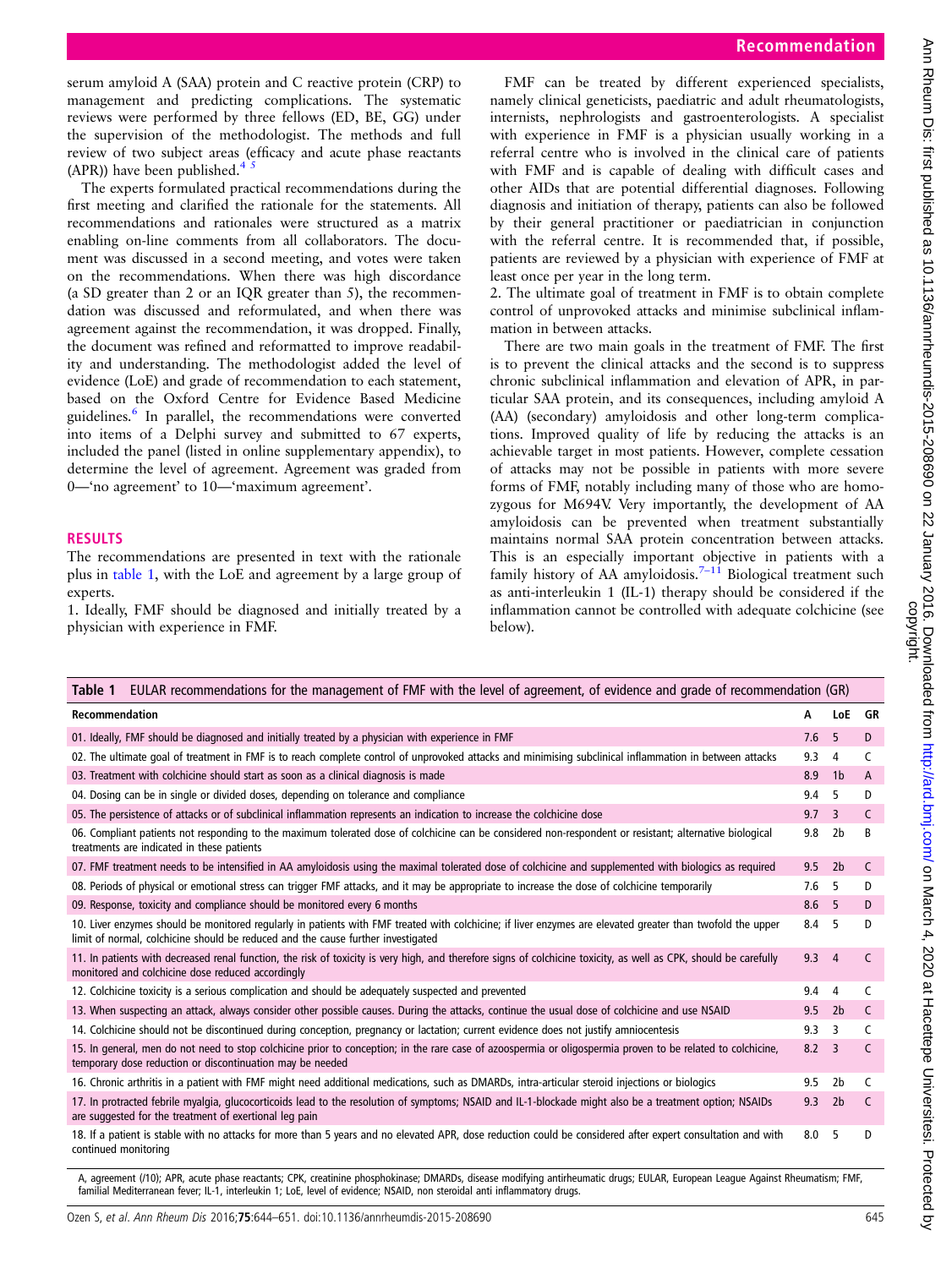3. Treatment with colchicine should be started as soon as a clinical diagnosis is made.

Colchicine is very efficacious in preventing FMF attacks and associated amyloidosis.<sup>[4](#page-6-0)</sup> <sup>12–[14](#page-6-0)</sup> A *starting* dose of  $\leq$ 0.5 mg/day (≤0.6 mg/day in case tablets contain 0.6 mg) for children <5 years of age, 0.5–1.0 mg/day (1.2 mg/day in case tablets contain 0.6 mg) for children 5–10 years of age, 1.0–1.5 mg/day (1.8 mg/day in case tablets contain 0.6 mg) in children  $>10$  years of age and in adults is recommended.<sup>2</sup> <sup>13-15</sup> In patients with pre-existing complications (eg, amyloidosis) or greater disease activity, higher doses may be initiated.

The remarkable efficacy of colchicine in FMF underscores its role as a diagnostic tool in suspected cases, that is, supporting its introduction before the diagnosis is certain[.12](#page-6-0) On the other hand, there are instances in which a delay in commencing colchicine treatment for a short period of observation may be informative, potentially enabling an attack to be observed, but most experts in the panel were not comfortable with this practice. After colchicine has been commenced, patients should be followed closely for 3–6 months to observe its therapeutic effect on attack frequency and severity. Most experts prefer to start with low and increase the dose according to the patient's response and tolerance<sup>16</sup> (see recommendation 5 on dose increment).

A genetic diagnosis of FMF in the absence of clinical manifestations or subclinical inflammation is not necessarily an indication to start treatment, but such patients must remain under surveillance since they may develop clinically significant disease in future, even without symptoms. In countries where secondary amyloidosis is frequent, the physician may consider treatment, especially if there are similar cases in the family. Homozygosity for the M694V genotype among symptomatic patients, which is more frequently associated with the development of amyloid- $\cos^{-17-25}$  $\cos^{-17-25}$  $\cos^{-17-25}$  and a requirement for higher doses of colchicine,<sup>[20 23 25](#page-6-0)</sup> is considered by some experts to be an indication for commencing a higher dose of colchicine than the general recommendation above.

4. Dosing can be in single or divided doses, depending on tolerance and compliance.

Colchicine has an excellent long-term safety profile, but is commonly associated with gastrointestinal side effects. $26$ Therapeutic oral doses of colchicine may cause cramping, abdominal pain, hyperperistalsis, diarrhoea and vomiting, which may be transient or persistent. A single daily dose regimen may increase compliance, but the dose can be divided to diminish side effects. An association of lactose intolerance and diarrhoea has been reported. $^{27}$  $^{27}$  $^{27}$  Dietary modification (ie, temporary reduction of dairy products), split doses, dose reduction and antidiarrhoeal and spasmolytic agents may be recommended. Once symptoms resolve, the regular prophylactic dosage needs to be reintroduced in a gradual stepwise fashion. To overcome these problems, treatment with colchicine can be started at the usually subtherapeutic dose of 0.5 mg/day and increased gradually by 0.5 mg in divided daily doses[.28](#page-6-0) In more difficult cases, oral desensitisation similar to that used in cases of allergic reactions may be attempted.<sup>29</sup> <sup>30</sup> Colchicine had been used parenterally by weekly intravenous injection in critically ill patients, but this is associated with substantially increased risk of toxicity. $3132$ 

5. The persistence of attacks or subclinical inflammation represents an indication to increase colchicine dose.

If inflammation persists despite adherence to the advised initial dose of colchicine, as defined by continuing attacks or elevated APR between attacks, colchicine dose may be increased by 0.5 mg/day (or 0.6 mg/day depending on the available drug

formulation) with careful monitoring of side effects. Colchicine may be increased up to a daily dose of 2 mg in children and 3 mg in adults, or the maximum tolerated dose if this cannot be appropriate. Monitoring CRP, SAA protein or both at least every 3 months is required during dose escalation in patients with active disease to determine the necessary colchicine dose. Disease severity and patients' tolerance of FMF attacks should also be taken into account in establishing a tailored colchicine dose.

6. Compliant patients not responding to the maximum tolerated dose of colchicine can be considered non-responders or resistant; alternative biological treatments are indicated in these patients.

Patients who continue to have one or more attacks each month despite receiving the maximally tolerated dose for at least 6 months may be considered to be a non-responder or resistant to colchicines, although compliance to treatment must be affirmed. In addition, there are patients who do not tolerate even infrequent attacks or have evidence of significant persistent subclinical inflammation leaving them at risk of developing amyloidosis. Evidence for therapeutic options for patients resistant or intolerant to colchicine is limited(reference in press), but case reports and case series have suggested that IL-1 blockade is a promising second-line therapy. $33 \frac{34}{1}$  This is particularly important in patients with a family history of AA amyloidosis. A recent small randomised controlled trial (n=14) of the IL-1 blocker rilonacept in colchicine-resistant patients with FMF reported a significant reduction in the number of attacks.<sup>[35](#page-6-0)</sup> Phase III trials with canakinumab and anakinra are currently being con-ducted.<sup>[36 37](#page-6-0)</sup> Tumour necrosis factor (TNF) inhibitors have also been used in colchicine-resistant patients, especially with articular involvement, with good responses reported in observational studies.<sup>38</sup> 39

Some experts use biological therapy only temporarily, although this approach has not been studied formally. It is recommended that colchicine should be coadministered with alternative biological therapies given that it may reduce the risk of amyloidosis despite persistence of attacks.[14](#page-6-0)

7. FMF treatment needs to be intensified in AA amyloidosis using the maximal tolerated dose of colchicine and supplemented with biologics as required.

AA amyloidosis is the most serious complication of uncontrolled FMF, resulting in renal failure and early death. $40$  The development of amyloidosis can be prevented in most patients by suppressing chronic inflammatory activity with the measures already discussed. Furthermore, complete suppression of inflammatory activity has potential to prevent progression or reverse established amyloidosis. $11$ 

The median latency between onset of inflammatory disease and diagnosis of AA amyloidosis is approximately 17 years, although this varies enormously.<sup>[41](#page-6-0)</sup> The predominant clinical manifestation of AA amyloidosis is renal dysfunction, with the majority of patients presenting with proteinuric kidney disease.<sup>42</sup> Renal biopsy is required to confirm the diagnosis of amyloidosis in patients with FMF with proteinuria. In a report, 1.7% of patients with FMF on colchicine developed proteinuria, while it occurred in  $48\%$  of untreated patients.<sup>[11](#page-6-0)</sup> In  $5/86$ (5.81%) patients, overt proteinuria has been reported to dis-appear.<sup>[11](#page-6-0)</sup> Progression to dialysis eventually occurs in 50% of patients with proteinuria. The spleen is affected in almost all cases and the adrenal glands in at least a third, although clinically relevant hypoadrenalism is uncommon; the liver and gut are also frequent sites of AA amyloid deposition, but the heart is rarely involved.<sup>42</sup>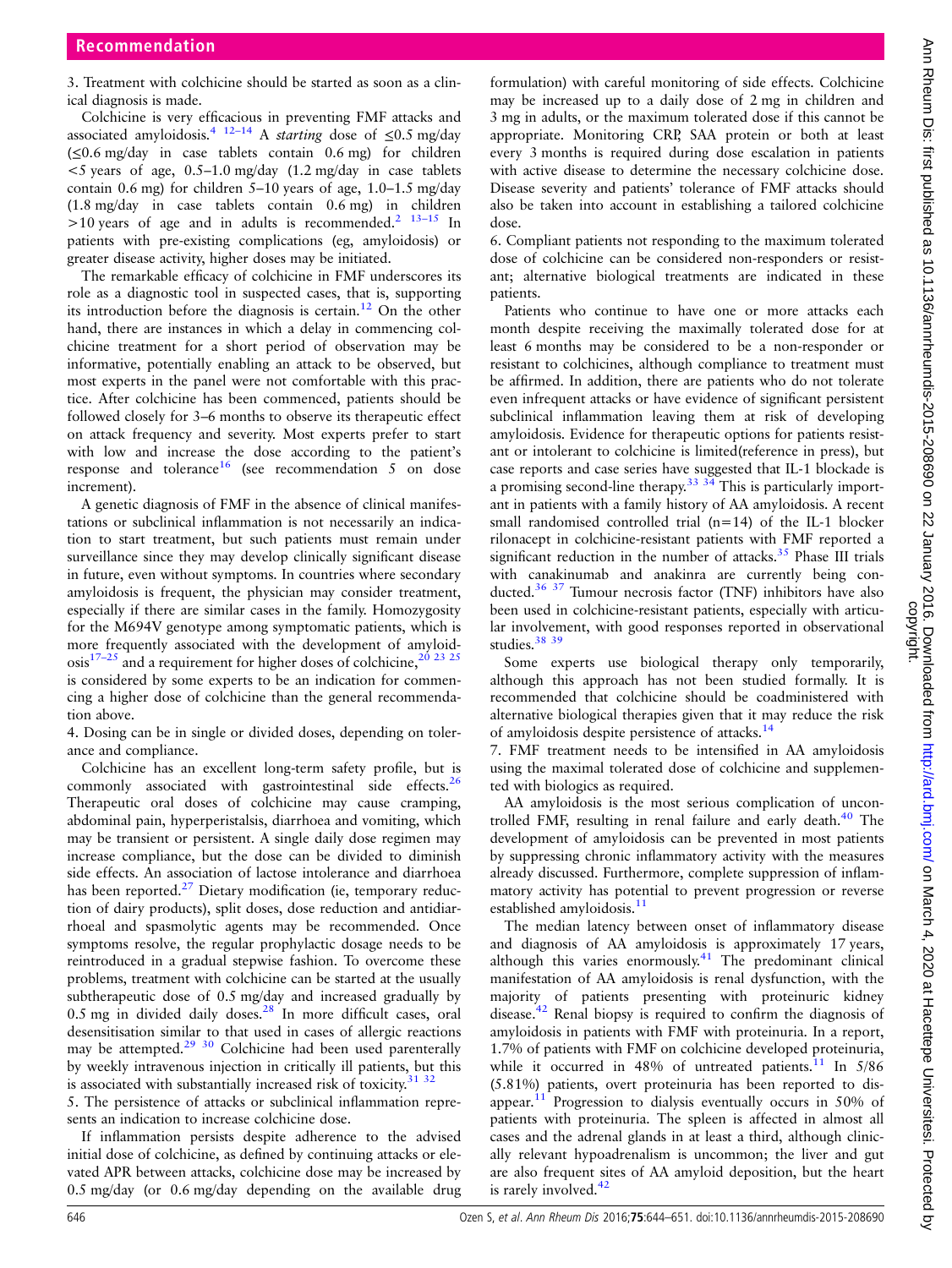Treatment for amyloidosis comprises measures to support failing organ function, including blood pressure control and dialysis for patients with renal disease. Amyloid deposits are naturally turned over only very slowly, but a response to colchicine or biological treatment in FMF that reduces the supply of SAA protein, the AA amyloid fibril precursor protein, may facilitate net regression of the amyloid deposits. This may lead to preservation or slow recovery of amyloidotic organ function. Colchicine must be given in doses that are sufficient to produce sustained control of the inflammatory disease in order to prevent ongoing abnormal production of SAA protein. Therapeutic success is ideally monitored by frequent estimation of SAA protein with the target being maintenance below 10 mg/L and by assessment of proteinuria and glomerular filtration. The measurement of CRP is an imperfect surrogate for SAA protein should the latter assay be unavailable. Amyloidotic kidneys are unusually sensitive to additional injury by hypoperfusion, hypertension, nephrotoxic drugs and surgery, all of which should be avoided as far as practicable.

The majority of patients with FMF and amyloidosis will eventually require renal replacement therapy and survival on dialysis is now comparable with that of non-diabetic-associated end-stage renal failure.<sup>[43](#page-6-0)</sup> Recent experience of renal transplantation in selected patients has been encouraging with long-term graft and patient survival matching that of the age-matched general transplant population.44–[46](#page-6-0) These encouraging outcomes have led to increasing use of living donor renal transplants.

8. Periods of physical or emotional stress can trigger FMF attacks, and it may be worth temporarily increasing the dose of colchicine.

Efforts in individual patients to identify factors that trigger attacks may help to prevent or reduce them. Recognised trigger factors include physical or emotional stress, menstruation, physical trauma, exposure to cold, infections, inflammation, high fat intake, starvation, sleeplessness and tiredness. $\frac{47}{1}$  $\frac{47}{1}$  $\frac{47}{1}$  These triggers may differ depending on the type of attack.<sup>48</sup> 49 Some authors recommend increasing the dose of colchicine to pre-empt trigger events.<sup>[50 51](#page-7-0)</sup>

9. Response, toxicity and compliance should be monitored every 6 months.

There is neither agreement on the definition of adequate response nor consensus on the number of attacks per year that may be considered 'acceptable'; this tolerability level should be judged in the context of the quality of life of the patient. Experts recommend reviewing patients at 6-monthly intervals to evaluate the frequency and character of the attacks, as well as to monitor the APR response in between attacks. During the first year, patients may need to be monitored more frequently to assess tolerability of treatment, as well as potential side effects and compliance. More frequent evaluations may be needed to adjust treatment, especially in children in whom frequent blood sampling may not be practical. Adverse events other than diarrhoea, abdominal cramps, possible sperm reduction and mild abnormalities of liver enzymes–all discussed elsewhere in this document—are extremely rare but include alopecia, neutropenia and peripheral neuropathy. Adverse effects of colchicine might be ameliorated by dose reduction, but the likelihood and risks of precipitating greater FMF activity must be considered.

Patients may also need more frequent assessments if APR are repeatedly elevated, the disease is unstable, at any time when the dose is being adjusted or suspected toxicity develops. By contrast, the intervals can be increased to yearly when patients are stable.

Response could be monitored with the Auto-Inflammatory Diseases Activity Index (AIDAI), a diary in which patient-

reported features such as temperature and abdominal pain are recorded and a disease activity score is calculated.<sup>[52](#page-7-0)</sup> Juvenile Autoinflammatory Disease Multidimensional Assessment Report ( JAIMAR) is a qualitative assessment for AIDs that may also be used. $53$ 

Laboratory tests are recommended to monitor liver enzymes, complete cell blood count, kidney function, creatinine phosphokinase (CPK) and to identify proteinuria. The preferred APR are SAA protein and CRP<sup>[8](#page-6-0) [54](#page-7-0)</sup>

Compliance with colchicine taken on a regular daily basis is the cornerstone of management of FMF, with potential to reduce the frequency and severity of clinical attacks and prevent the development of AA amyloidosis, renal failure and premature death in most patients.<sup>55</sup> There is, however, a surprisingly high rate of poor compliance with colchicine therapy among affected patients. Reasons offered by patients for failing to take colchicine on the required daily basis include non-specific concerns about potentially lifelong use of the drug, concerns about adverse effects such as bloating and diarrhoea, concerns about fertility and sexual function and concerns about harm to unborn children. Among adolescent patients, deviation from the prescribed dose may be a feature of deliberately manipulative behaviour but more commonly is associated with inconvenience, fear of side effects, embarrassment and laziness.

Unfortunately, there is no accessible assay to determine the concentration of colchicine in the blood, and lack of compliance should be considered in all patients with FMF in whom colchicine appears to be ineffective in preventing attacks or the development of amyloidosis.

10. Liver enzymes should be monitored regularly in patients with FMF treated with colchicine; if liver enzymes are elevated greater than twofold the upper limit of normal, colchicine should be reduced and the cause further investigated.

Liver enzymes can become elevated in patients with FMF receiving colchicine, for reasons that are not always clear. In a minority of cases, discontinuation of colchicine will lead to normalisation of the enzyme values, but in most there proves to be no clear association with the drug. Tweezer-Zaks et al, reported that cryptogenic cirrhosis is more common among patients with FMF compared with its prevalence in the general population.<sup>[56](#page-7-0)</sup> Rimar et  $aI^{57}$  $aI^{57}$  $aI^{57}$  reported that non-alcoholic cirrhosis is more common in FMF, perhaps as a result of uncontrolled inflammation. Thus, significantly elevated liver enzymes should be investigated for causes other than an adverse effect of colchicine treatment.

11. In patients with decreased renal function, the risk of colchicine toxicity is very high and therefore evidence of toxicity should routinely be sought and the colchicine dose reduced accordingly.

Patients with FMF may develop impaired renal function due to amyloidosis or other causes.[7](#page-6-0) There is no specific cut-off for reduced glomerular filtration rate to guide colchicine dose reduction, but it has been shown that patients with FMF on colchicine with elevated creatinine are prone to develop muscle pain with myopathy.<sup>[58](#page-7-0)</sup> In such cases, elevation of CPK can help guide colchicine dose reduction.

Colchicine is not removed significantly during haemodialysis. While high-flux polysulfone filters can clear colchicine from the blood more effectively than conventional dialysers, their effi-ciency is insufficient to treat colchicine overdose or toxicity.<sup>[59](#page-7-0)</sup>

12. Colchicine toxicity is a serious complication that should be given adequate consideration and be prevented.

Colchicine is an alkaloid with a narrow therapeutic range. $26/60$  $26/60$  High concentrations may cause serious toxicity that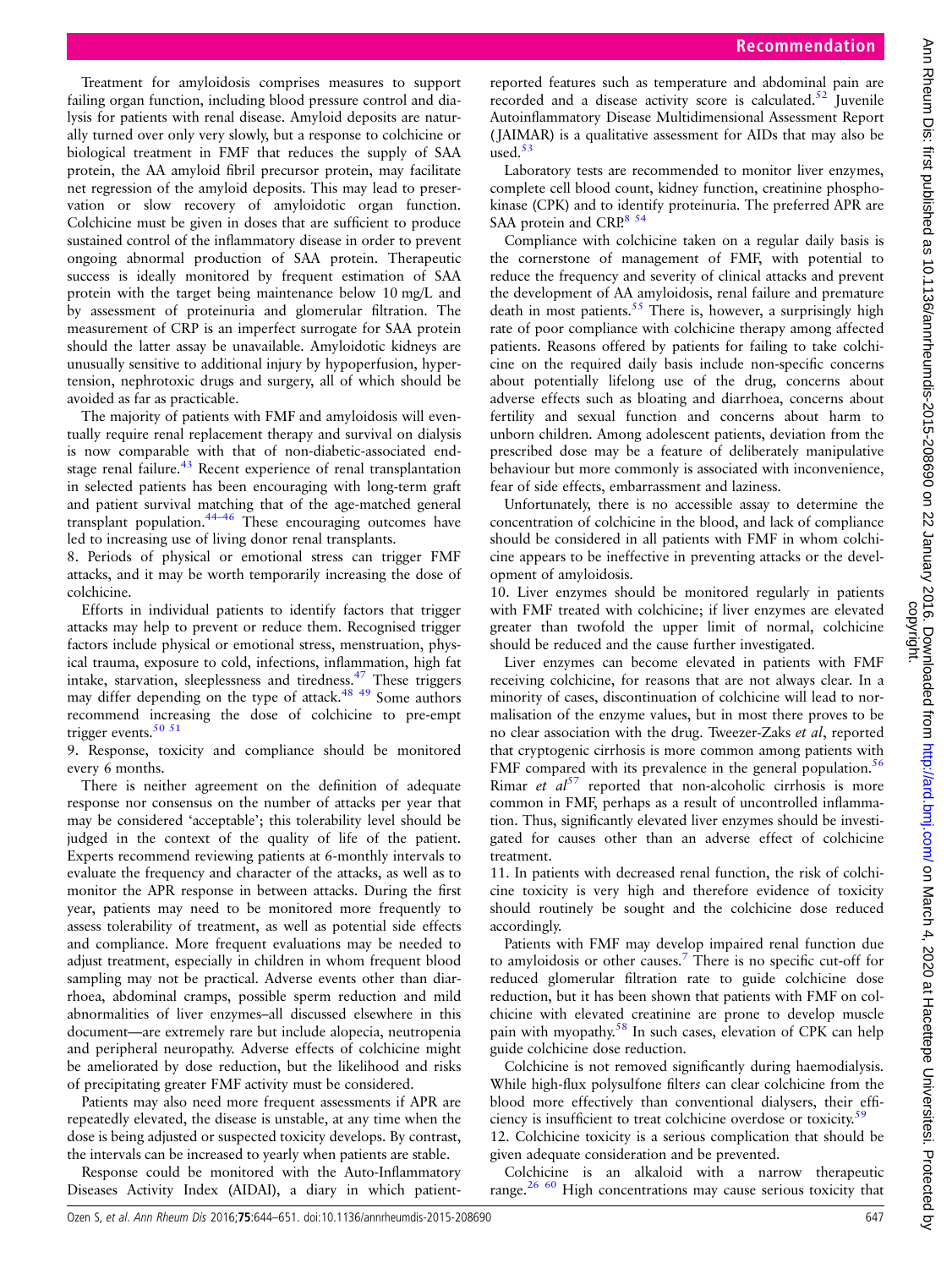can be life threatening. Since there are no effective means to remove colchicine from the tissues and the blood, efforts must be made to avoid overdose and toxicity.

Conditions that may lead to colchicine toxicity are as follows:

- ▸ Exceeding the recommended dose: the maximum recommended oral doses for treatment of FMF are 3 mg daily in adults and 2 mg daily in children. $<sup>1</sup>$ </sup>
- ▸ Liver or renal failure: colchicine is partially metabolised in the liver and its metabolites are excreted mainly through the biliary tract and the kidneys. After oral ingestion of pharmacological doses, the mean elimination half-life is 9–16 h, but this may be up to sevenfold longer in patients with liver cirrhosis.<sup>[61](#page-7-0)</sup>
- ▸ Concomitant administration of other drugs (macrolides, ketoconazole, ritonavir, verapamil, ciclosporin, statins or other drugs metabolised by cytochrome 3A4): potential drug–drug interactions and colchicine may increase its blood levels by  $200-300\%$ .<sup>[62](#page-7-0)</sup> The use of macrolides in children and ciclosporin in transplanted patients warrants special caution and the primary physician should be informed about the interactions.

Colchicine overdose may cause abdominal cramping, vomiting and diarrhoea. $63$  In the first stage, colchicine toxicity may manifest as gastrointestinal symptoms with a cholera-like syndrome associated with dehydration, shock, acute renal failure, hepatocellular failure and even seizures.<sup>[64](#page-7-0)</sup> The second stage develops 24–72 h following ingestion of the drug and is dominated by multiorgan failure. This may include bone marrow failure, renal insufficiency, adult respiratory distress syndrome, arrhythmias, disseminated intravascular coagulation, neuromuscular disturbances, coma and death. If the patient survives this stage, which may last several weeks, he or she may enter the third stage, which is characterised by recovery of bone marrow and rebound leukocytosis, resolution of organ failure and alopecia.

Clinical management of colchicine toxicity is essentially supportive. In a single case, treatment with F(ab) fragments of anticolchicine antibodies was used successfully, $65$  but since this antidote is not generally available, colchicine toxicity may be fatal.

13. When suspecting an attack, always consider other possible causes. During the attacks, continue the usual dose of colchicine and use non steroidal anti inflammatory drugs (NSAIDs).

On should verify whether the symptoms of the patient are indeed due to FMF and should ask the patient whether it resembles previous attacks. In unclear situations, monitor APR over several hours and consider relevant imaging, for example, radiography for chest pain. Patients with FMF are as susceptible to appendicitis as anyone else!

Symptoms during attacks may be alleviated by NSAIDs (naproxen, diclofenac, indomethacin, etc).<sup>[66](#page-7-0)</sup> Glucocorticoids may decrease the duration of attacks, but may also increase their frequency.[67](#page-7-0) There is no clear evidence on the efficacy of short-term administration of IL-1 blockers during attacks.<sup>[68](#page-7-0)</sup> Many patients report that a temporary increase in colchicine dose during a prodrome may shorten or prevent attacks, although this has not been proven.

14. Colchicine should not be discontinued during conception, pregnancy or lactation; current evidence does not justify amniocentesis.

Patients need to be informed about the safety of colchicine treatment during conception, pregnancy and breast feeding. According to some manufacturer brochures, treatment with colchicine during pregnancy and nursing is contraindicated.

However, a systematic review did not identify a higher rate of neither abortion nor malformation in women with FMF receiving colchicine compared with healthy subjects (reference in press). On the other hand, the rate of abortion and miscarriages in women with FMF who are not receiving colchicine treatment is greater than expected. $50$  Discontinuation of colchicine may lead to exacerbation of FMF attacks and in long term to the development of amyloidosis. In pregnant women, an acute FMF attack with peritonitis may lead to premature contractions and early delivery or abortion. In a study in which colchicine was measured in the milk and the blood of nursing patients with FMF, it was shown that the neonates are exposed to only very small quantities of the drug, which cannot adversely affect them.[69](#page-7-0) Monitoring frequency and colchicine dose should be adjusted during pregnancy depending on FMF activity.

15. In general, men need not stop colchicine prior to conception; in the rare case of azoospermia or oligospermia proven to be related to colchicine, temporary dose reduction or discontinuation may be required.

Colchicine is a drug that may affect microtubules in various cells. In high concentrations, it may inhibit mitosis within the process of cell division.<sup>[70](#page-7-0)</sup> Some animal studies and case reports support the association with azoospermia, but only in very high doses.<sup>[71 72](#page-7-0)</sup> Reassuringly, a cytogenetic evaluation in patients with FMF receiving long-term colchicine showed no differences compared with controls[.73](#page-7-0) Bremner and Paulsen have failed to show any effect on spermatogenesis in six healthy volunteers who received commonly used doses of colchicine for 4–6 months.<sup>[74](#page-7-0)</sup> Very probably, the frequency of oligospermia or azoospermia with colchicine depends on the underlying disease, and in FMF it may also be due to amyloidosis.<sup>[75](#page-7-0)</sup> Therefore, caution is required in evaluating the cause of azoospermia in patients with FMF and amyloidosis of the testes should be considered. When azoospermia is caused by colchicine, it can be discontinued and substituted by anti-IL-1 treatment for about 3 months allowing recovery of the testes. Colchicine should be resumed after successful conception[.76](#page-7-0)

16. Chronic arthritis in a patient with FMF might need additional medications, such as disease modifying antirheumatic drugs (DMARDs), intra-articular steroid injections or biologics.

Approximately 5% of patients with FMF (160/3000) develop chronic joint involvement, the majority resembling spondyloarthritis with sacroiliitis and peripheral monoarthritis or oligoarthritis and rarely resembling juvenile idiopathic arthritis. Colchicine is not always effective in the treatment of chronic arthritis of FMF and such cases need to be treated with DMARDs and biological agents[.77 78](#page-7-0)

17. In protracted febrile myalgia, glucocorticoids lead to the resolution of symptoms; NSAID and IL-1 blockade might also be a treatment option. NSAIDs are suggested for the treatment of exertional leg pain.

Protracted febrile myalgia is defined as severe disabling myalgia of at least 5 days duration in a patient with FMF associated with fever, elevated levels of inflammatory markers and the presence of at least one M694V mutation.<sup>[79 80](#page-7-0)</sup> There is a striking contrast between the extreme severity of pain and tenderness in patients with the protracted febrile myalgia and the findings of normal CPK and subtle non-specific electromyogra-phy (EMG).<sup>[81](#page-7-0)</sup> Steroid treatment leads to prompt improve-ment.<sup>[79 81 82](#page-7-0)</sup> NSAID might also be beneficial.<sup>[79](#page-7-0)</sup> Two cases successfully treated by IL-1 blockade have been reported.<sup>83</sup>

18. If a patient is stable with no attacks for more than 5 years and no elevated APR, dose reduction could be considered after expert consultation and with continued monitoring.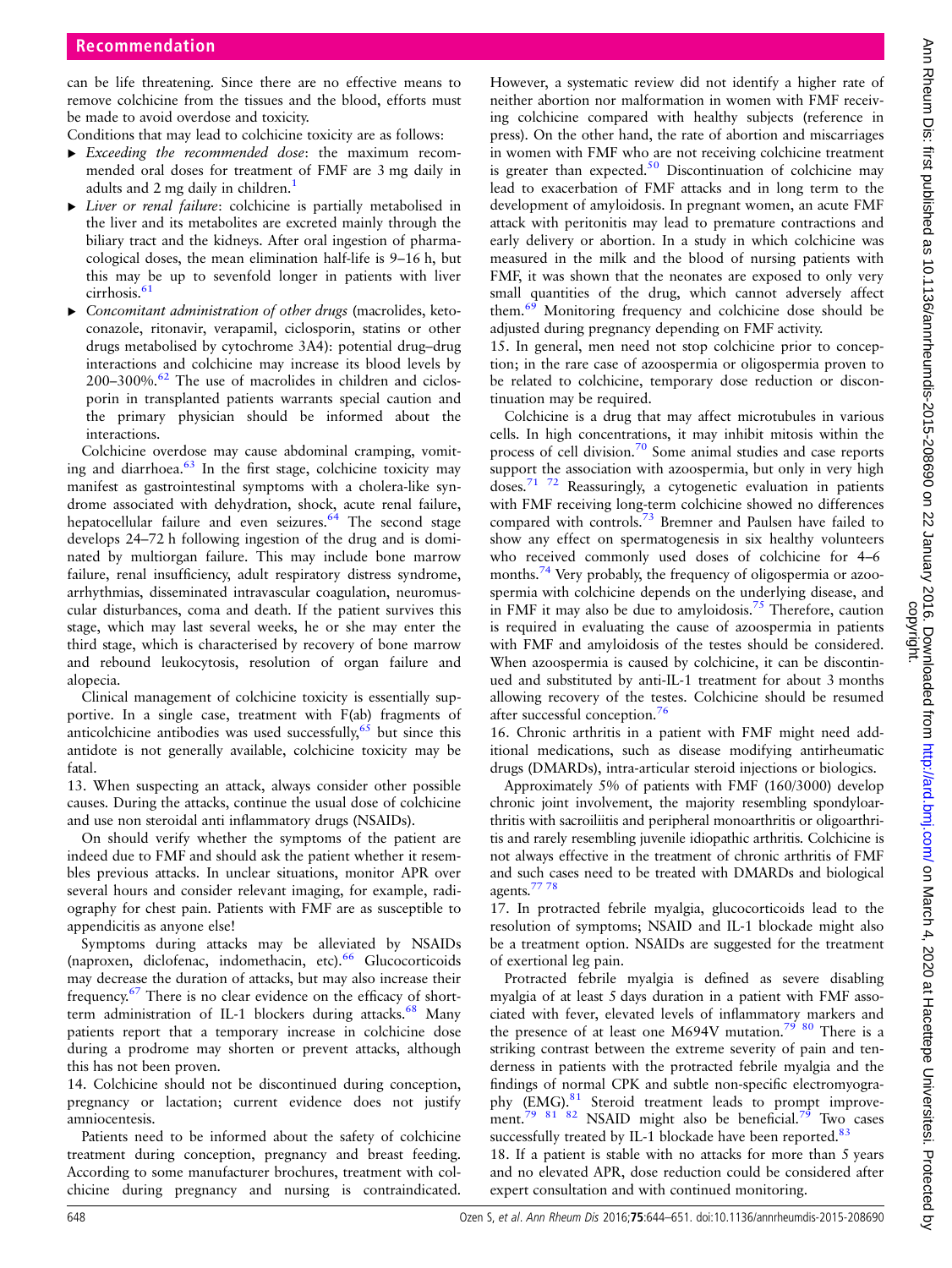Colchicine-free remission in patients with FMF has been observed[,84](#page-7-0) usually among patients who hitherto had mild disease and have mutations associated with mild disease or with low penetrance—namely the absence of homozygosity to the mutations M694V, M680I, M694I and V726A-E148Q complex allele. A trial to reduce colchicine dose appears reasonable among such patients, particularly those who have been stable with no attacks for several years and have not had elevated APR. Dose reduction could be considered after expert consultation, and only if appropriate measures continue to be taken to identify subclinical inflammation and hence prevent the development of 'silent' amyloidosis. Dose decrement must be performed gradually by no more than 0.5 mg on each occasion. The suggested interval for colchicine dose reduction is 6 months. Patients must remain under clinical observation and perform periodic laboratory evaluation of SAA protein or CRP and urinary protein. Blood tests should be performed 3 months after dose reduction. Colchicine dose reduction should be avoided in patients who may be unwilling to comply with these strict constraints. It must be stressed that dose reduction is appropriate only in a small minority of patients and considered extremely rare. Such a trial must be conducted by physicians with expertise in FMF.

## **DISCUSSION**

These recommendations were developed by a formal and systematic methodology and by a multidisciplinary panel from many countries. The agreement is high and all controversies are discussed in detail. The overarching principles were evidence based and practical statements that covered as many aspects as possible of management after diagnosis. Although the guidelines have not been reviewed by external experts, it has many features that underscore its validity. The development group includes individuals from all the relevant professional groups and has also sought the views and preferences of the patient. Both the health benefits and the side effects and risks have been considered in formulating the recommendations. Furthermore, the Delphi group has been very widely chosen to collect the opinion of many experts around the world and in order to tackle ambiguity of the statements. Moreover, we can ensure editorial independence of the board, as very few pharmacological options are available in FMF and the main drug is cheap and has been available for many years; the exceptions have been discussed in a transparent form.

FMF is a chronic, lifelong inflammatory disease. It is increasingly recognised around the world due to increased awareness of AIDs and due to the migration of populations with a high carrier rate during the past century. A remarkable feature of FMF is the availability of a highly effective long-term oral drug therapy, colchicine, which was recognised and introduced in 1972. Colchicine is safe, can be taken as a single daily dose, is of relatively low cost and is widely available. The aim of colchicine therapy is twofold in FMF: decreasing the frequency and severity of clinical attacks and preventing the risk of developing AA amyloidosis. Unfortunately, there is no internationally agreed consensus on the definition of response or unresponsiveness, a clearly desirable aim for the FMF community.

AA amyloidosis, formerly known as secondary amyloidosis, is a complication of chronic inflammation and was a frequent complication of FMF in the pre-colchicine era, causing death from early adulthood onwards. Availability of colchicine has reduced the risk of developing amyloidosis from 60% to less than 13% in Turkey, but it remains a major cause of mortality in FMF even recently.

SHARE, which is a mainly European paediatric initiative, has suggested recommendations for the diagnosis and genetic understanding of the disease. $85$  In addition, in 2012, a group of clinicians and geneticists had developed guidelines for the analysis and reporting of the genetic results in the main AIDs, including  $FMF<sup>8</sup>$ 

Measures that can improve compliance include provision of information specific to the large body of experience using colchicine in FMF during the past four decades. While gastrointestinal side effects are common, it can be stressed that these symptoms are harmless. There are a number of drug interactions with colchicine such as macrolide antibiotics and statins; thus, the primary physician should be informed that the patient is on colchicine treatment. The benefits of regular colchicine with respect to prevention of amyloidosis should be stressed firmly and repeatedly. This can be reinforced by performing urinalysis at all clinic visits to exclude proteinuria, and measurements of the AA amyloid precursor protein SAA, high values of which can be shared with the patient to further emphasise the need for compliance.

Patients with FMF may require additional treatment for the specific features highlighted in recommendations 16 and 17, such as protracted febrile myalgia and arthritis. Furthermore, in the rare patients who fail to respond to colchicine or who cannot tolerate it, biological drugs, especially anti-IL-1 treatment, should be considered. However, colchicine should be continued in patients with FMF who receive such treatments.

The studies that support these recommendations, as was evident during the systematic reviews, have many limitations that in part are related to the rare nature of FMF. The study designs are complicated due to the heterogeneity of the clinical phenotype, the sample sizes are small due to the rarity of the disease and the absence of uniform outcome measures complicate the design of clinical trials even more. Recommendations relating to research in the area of FMF need to (1) take into account the episodic nature of the disease in observational studies and use time-varying covariates, serial studies and adjustment for confounding factors; (2) explain the need to include healthy controls in most studies—this will depend on the research question and these questions are seldom related to the difference versus the general population, but to the natural course of disease; (3) have clearer research questions in general and (4) join efforts to increase sample size.

Although the level of agreement is high, we still detected controversy in many issues. This is mainly due to the low LoE and the heterogeneous and rare nature of the disease. As a result, many recommendations were not under category A, and yet the experts were prompt to provide advice on critical matters with practical implications. In this sense, the experts should be commended for sharing the actual practice of many years.

Implementations is a critical issue of guidelines as reflected in the recent update of EULAR SOP (3). Indications of how to increase the implementations of these recommendations are (1) to include them in the EULAR textbook of rheumatology, (2) to present them in Congresses of the various specialties involved and (3) to facilitate the table with the recommendations to patient organisations.

These recommendations are very timely, as several new therapeutic alternatives are currently being studied for patients unresponsive to colchicine. $34$  Thus, it is hoped that they will be used by a large audience as discussed above. Given the ongoing translational and clinical studies, we anticipate the need for an update in the period of less than 5 years.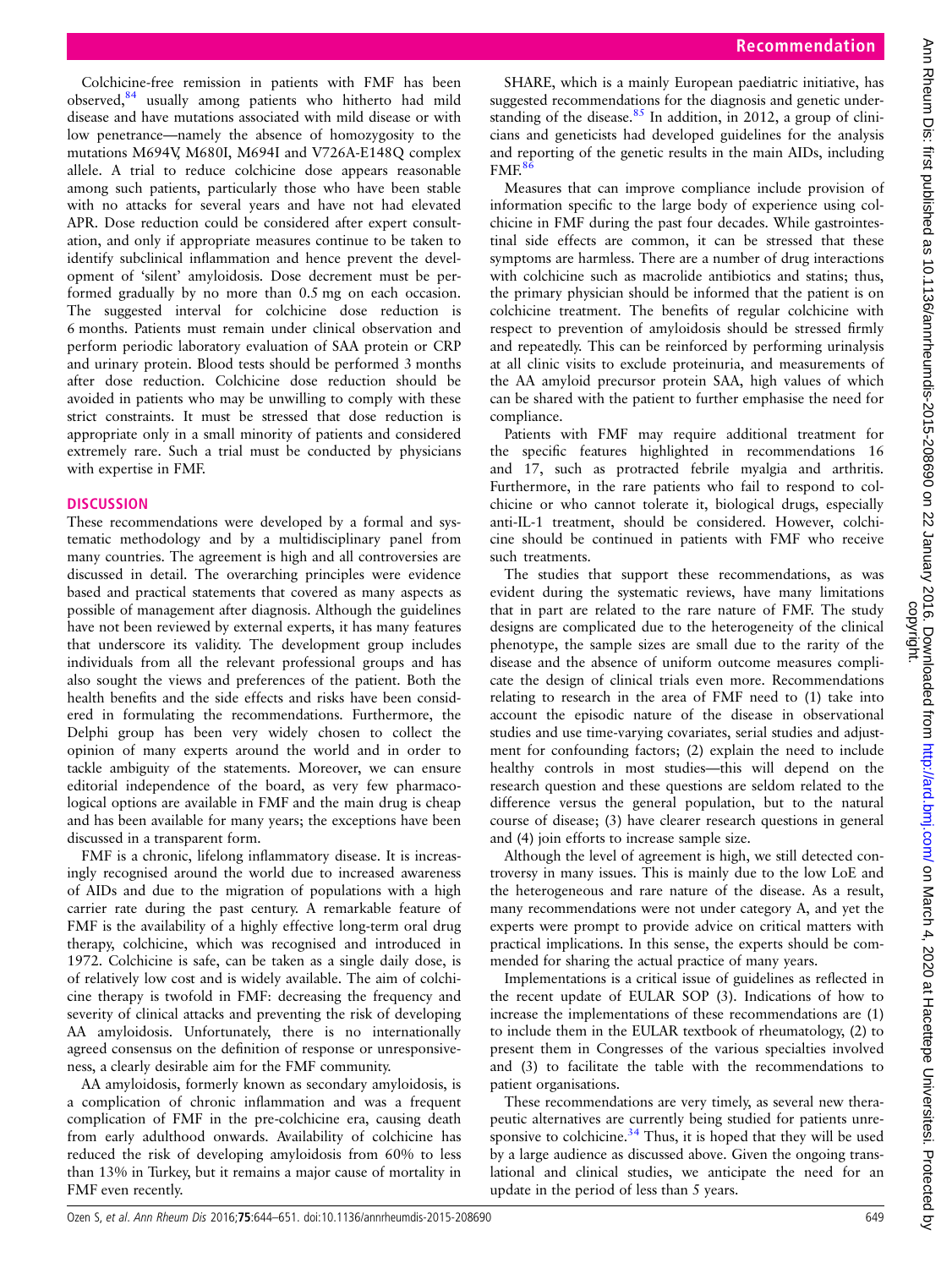## <span id="page-6-0"></span>Recommendation

## Author affiliations <sup>1</sup>

<sup>1</sup>Department of Pediatric Rheumatology, Hacettepe University, Ankara, Turkey <sup>2</sup> Division of Pediatric Rheumatology, Gülhane Military Medical Academy, FMF Arthritis Vasculitis & Orphan Disease Research Center (FAVOR), Ankara, Turkey 3 Division of Rheumatology, Department of Internal Medicine, Istanbul University, Istanbul Faculty of Medicine, Istanbul, Turkey

4 Heller Institute of Medical Research and Medicine F, Sheba Medical Center, Tel-Hashomer and Sackler Faculty of Medicine, Tel-Aviv University, Tel Aviv, Israel <sup>5</sup>Rheumatology Unit, Hadassah-Hebrew University Medical Center, Jerusalem, Israel

<sup>6</sup>Pediatria II-Reumatologia, Istituto G. Gaslini, Genova, Italy

<sup>7</sup> Rheumatology Unit, Cerrahpaşa Medical Faculty, İstanbul, Turkey<br><sup>8</sup> Heller Institute of Medical Research and Medicine E. Sheba Medi

<sup>8</sup>Heller Institute of Medical Research and Medicine F, Sheba Medical Center, Tel Aviv, Israel

- <sup>9</sup>UO Pediatria 2, Istituto G. Gaslini, Genova, Italy
- 

 $10$ National Amyloidosis Centre UCL and Royal Free Hospital, London, UK  $11$ Department of Radiation Oncology, Ankara Ataturk Chest Disease and Chest

Surgery Training and Research Hospital, Ankara, Turkey

<sup>12</sup>Department of Pediatric Pneumology and Immunology, Charité University Medicine Berlin, Berlin, Germany

<sup>13</sup>Pediatric Rheumatology Unit, Hacettepe University Faculty of Medicine, Ankara, **Turkey** 

<sup>14</sup>National Human Genome Research Institute, National Institutes of Health, Bethesda, Maryland, USA

<sup>15</sup>Instituto de Salud Musculoesquelética, Madrid, Spain

Contributors SO, ED, BE, AL, EB-C, GG, HO, IA, MG, PNH, SY, TK, YB, DK made substantial contributions to the conception or design of the work, or the acquisition, analysis or interpretation of data, drafting the work or revising it critically for important intellectual content.

Funding EULAR (grant no. CLI071).

#### Competing interests None declared.

Provenance and peer review Not commissioned; externally peer reviewed.

#### **REFERENCES**

- 1 Hentgen V, Grateau G, Kone-Paut I, et al. Evidence-based recommendations for the practical management of Familial Mediterranean Fever. [Semin Arthritis Rheum](http://dx.doi.org/10.1016/j.semarthrit.2013.04.011) 2013;43:387–91.
- 2 Kallinich T, Haffner D, Niehues T, et al. Colchicine use in children and adolescents with familial Mediterranean fever: literature review and consensus statement. [Pediatrics](http://dx.doi.org/10.1542/peds.2006-1434) 2007;119:e474–83.
- 3 van der Heijde D, Aletaha D, Carmona L, et al. 2014 Update of the EULAR standardised operating procedures for EULAR-endorsed recommendations. [Ann](http://dx.doi.org/10.1136/annrheumdis-2014-206350) [Rheum Dis](http://dx.doi.org/10.1136/annrheumdis-2014-206350) 2015;74:8–13.
- 4 Demirkaya E, Erer B, Ozen S, et al. Efficacy and safety of treatments in Familial Mediterranean Fever: a systematic review. Rheumatol Int 2015. [doi:10.1007/](http://dx.doi.org/10.1007/s00296-015-3408-9) [s00296-015-3408-9](http://dx.doi.org/10.1007/s00296-015-3408-9)
- 5 Erer B, Demirkaya E, Ozen S, et al. What is the best acute phase reactant for familial Mediterranean fever follow-up and its role in the prediction of complications? A systematic review. Rheumatol Int 2015. [doi:10.1007/s00296-015-](http://dx.doi.org/10.1007/s00296-015-3413-z) [3413-z](http://dx.doi.org/10.1007/s00296-015-3413-z)
- 6 OCEBM Levels of Evidence Working Group. The Oxford 2011 Levels of Evidence. 2011.<http://www.cebm.net/index.aspx?o=5653>
- 7 Akar S, Yuksel F, Tunca M, et al. Familial Mediterranean fever: risk factors, causes of death, and prognosis in the colchicine era. [Medicine](http://dx.doi.org/10.1097/MD.0b013e3182561a45) 2012;91:131-6.
- 8 Duzova A, Bakkaloglu A, Besbas N, et al. Role of A-SAA in monitoring subclinical inflammation and in colchicine dosage in familial Mediterranean fever. Clin Exp Rheumatol 2003;21:509–14.
- 9 Livneh A, Zemer D, Langevitz P, et al. Colchicine treatment of AA amyloidosis of familial Mediterranean fever. An analysis of factors affecting outcome. [Arthritis](http://dx.doi.org/10.1002/art.1780371215) [Rheum](http://dx.doi.org/10.1002/art.1780371215) 1994;37:1804–11.
- 10 Livneh A, Zemer D, Siegal B, et al. Colchicine prevents kidney transplant amyloidosis in familial Mediterranean fever. [Nephron](http://dx.doi.org/10.1159/000186801) 1992;60:418-22.
- 11 Zemer D, Pras M, Sohar E, et al. Colchicine in the prevention and treatment of the amyloidosis of familial Mediterranean fever. [N Engl J Med](http://dx.doi.org/10.1056/NEJM198604173141601) 1986;314:1001-5.
- 12 Livneh A, Langevitz P. Diagnostic and treatment concerns in familial Mediterranean fever. [Baillieres Best Pract Res Clin Rheumatol](http://dx.doi.org/10.1053/berh.2000.0089) 2000;14:477–98.
- 13 Majeed HA, Rawashdeh M, el-Shanti H, et al. Familial Mediterranean fever in children: the expanded clinical profile. [QJM](http://dx.doi.org/10.1093/qjmed/92.6.309) 1999;92:309-18.
- 14 Zemer D, Livneh A, Danon YL, et al. Long-term colchicine treatment in children with familial Mediterranean fever. [Arthritis Rheum](http://dx.doi.org/10.1002/art.1780340806) 1991;34:973-7.
- 15 Berkun Y, Wason S, Brik R, et al. Pharmacokinetics of colchicine in pediatric and adult patients with familial Mediterranean fever. Int J Immunopathol Pharmacol 2012;25:1121–30.
- 16 Padeh S, Shinar Y, Pras E, et al. Clinical and diagnostic value of genetic testing in 216 Israeli children with Familial Mediterranean fever. J Rheumatol 2003;30:185–90.
- 17 [No authors listed]. Ancient missense mutations in a new member of the RoRet gene family are likely to cause familial Mediterranean fever. The International FMF Consortium. [Cell](http://dx.doi.org/10.1016/S0092-8674(00)80539-5) 1997;90:797–807.
- 18 Shohat M, Magal N, Shohat T, et al. Phenotype-genotype correlation in familial Mediterranean fever: evidence for an association between Met694Val and amyloidosis. [Eur J Hum Genet](http://dx.doi.org/10.1038/sj.ejhg.5200303) 1999:7:287-92.
- 19 Cazeneuve C, Sarkisian T, Pêcheux C, et al. MEFV-Gene analysis in armenian patients with Familial Mediterranean fever: diagnostic value and unfavorable renal prognosis of the M694V homozygous genotype-genetic and therapeutic implications. [Am J Hum Genet](http://dx.doi.org/10.1086/302459) 1999;65:88-97.
- 20 Livneh A, Langevitz P, Shinar Y, et al. MEFV mutation analysis in patients suffering from amyloidosis of familial Mediterranean fever. [Amyloid](http://dx.doi.org/10.3109/13506129908993281) 1999;6:1-6.
- 21 Mimouni A, Magal N, Stoffman N, et al. Familial Mediterranean fever: effects of genotype and ethnicity on inflammatory attacks and amyloidosis. [Pediatrics](http://dx.doi.org/10.1542/peds.105.5.e70) 2000;105:e70.
- 22 Medlej-Hashim M, Delague V, Chouery E, et al. Amyloidosis in familial Mediterranean fever patients: correlation with MEFV genotype and SAA1 and MICA polymorphisms effects. [BMC Med Genet](http://dx.doi.org/10.1186/1471-2350-5-4) 2004;5:4.
- 23 Shinar Y, Livneh A, Langevitz P, et al. Genotype-phenotype assessment of common genotypes among patients with familial Mediterranean fever. J Rheumatol 2000;27:1703–7.
- 24 Ben-Chetrit E, Backenroth R. Amyloidosis induced, end stage renal disease in patients with familial Mediterranean fever is highly associated with point mutations in the MEFV gene. [Ann Rheum Dis](http://dx.doi.org/10.1136/ard.60.2.146) 2001;60:146-9.
- 25 Gershoni-Baruch R, Brik R, Zacks N, et al. The contribution of genotypes at the MEFV and SAA1 loci to amyloidosis and disease severity in patients with familial Mediterranean fever. [Arthritis Rheum](http://dx.doi.org/10.1002/art.10944) 2003;48:1149–55.
- 26 Ben-Chetrit E, Levy M. Colchicine: 1998 update. [Semin Arthritis Rheum](http://dx.doi.org/10.1016/S0049-0172(98)80028-0) 1998;28:48–59.
- 27 Fradkin A, Yahav J, Zemer D, et al. Colchicine-induced lactose malabsorption in patients with familial Mediterranean fever. Isr J Med Sci 1995;31:616–20.
- 28 Lidar M, Livneh A. Familial Mediterranean fever: clinical, molecular and management advancements. Neth J Med 2007;65:318–24.
- 29 Levinger U, Monselise A. Reporting a desensitization protocol for colchicine treatment. Clin Exp Rheumatol 2001;19(Suppl 24):S79.
- 30 Cabili S, Shemer J, Revach M, et al. Allergic reactions and desensitization to colchicine in familial Mediterranean fever. Rheumatologie 1982;12:207–8.
- 31 Rozenbaum M, Boulman N, Feld J, et al. Intravenous colchicine treatment for six months: adjunctive therapy in familial Mediterranean fever (FMF) unresponsive to oral colchicine. Clin Exp Rheumatol 2009;27(Suppl 53):S105.
- 32 Lidar M, Kedem R, Langevitz P, et al. Intravenous colchicine for treatment of patients with familial Mediterranean fever unresponsive to oral colchicine. J Rheumatol 2003;30:2620–3.
- 33 Roldan R, Ruiz AM, Miranda MD, et al. Anakinra: new therapeutic approach in children with Familial Mediterranean Fever resistant to colchicine. [Joint Bone Spine](http://dx.doi.org/10.1016/j.jbspin.2008.04.001) 2008;75:504–5.
- 34 Ben-Zvi I, Livneh A. Colchicine failure in familial Mediterranean fever and potential alternatives: embarking on the anakinra trial. Isr Med Assoc J 2014;16:271–3.
- 35 Hashkes PJ, Spalding SJ, Giannini EH, et al. Rilonacept for colchicine-resistant or -intolerant familial Mediterranean fever: a randomized trial. [Ann Intern Med](http://dx.doi.org/10.7326/0003-4819-157-8-201210160-00003) 2012;157:533–41.
- 36 Ozen S, Bilginer Y, Aktay Ayaz N, et al. Anti-interleukin 1 treatment for patients with familial Mediterranean fever resistant to colchicine. *[J Rheumatol](http://dx.doi.org/10.3899/jrheum.100718)* 2011;38:516–18.
- 37 Mitroulis I, Skendros P, Oikonomou A, et al. The efficacy of canakinumab in the treatment of a patient with familial Mediterranean fever and longstanding destructive arthritis. [Ann Rheum Dis](http://dx.doi.org/10.1136/ard.2010.146878) 2011;70:1347-8.
- 38 Seyahi E, Ozdogan H, Celik S, et al. Treatment options in colchicine resistant familial Mediterranean fever patients: thalidomide and etanercept as adjunctive agents. Clin Exp Rheumatol 2006;24(Suppl 42):S99–103.
- 39 Bilgen SA, Kilic L, Akdogan A, et al. Effects of anti-tumor necrosis factor agents for familial mediterranean fever patients with chronic arthritis and/or sacroiliitis who were resistant to colchicine treatment. [J Clin Rheumatol](http://dx.doi.org/10.1097/RHU.0b013e31823682f5) 2011;17:358-62.
- 40 Twig G, Livneh A, Vivante A, et al. Mortality risk factors associated with familial Mediterranean fever among a cohort of 1.25 million adolescents. Ann [Rheum Dis](http://dx.doi.org/10.1136/annrheumdis-2012-202932) 2014;73:704–9.
- 41 Gillmore J, Lachmann H. Amyloidosis. In: Harber M, ed. Practical nephrology. London: Springer-Verlag, 2014:309–22.
- 42 Lachmann HJ. Secondary AA amyloidosis. In: Gertz MA, Vincent Rajkumar S, eds. Amyloidosis: diagnosis and treatment. Springer Science+Business Media, 2010:178–89.
- 43 Ansell D, Feest T, Byrne C, et al. UK renal registry report. Bristol: The Renal Association, 2003.
- 44 Keven K, Sengul S, Kutlay S, et al. Long-term outcome of renal transplantation in patients with familial Mediterranean fever amyloidosis: a single-center experience. [Transplant Proc](http://dx.doi.org/10.1016/j.transproceed.2004.09.065) 2004;36:2632–4.
- 45 Erdem E, Karatas A, Kaya C, et al. Renal transplantation in patients with familial Mediterranean fever. [Clin Rheumatol](http://dx.doi.org/10.1007/s10067-012-1992-6) 2012;31:1183-6.